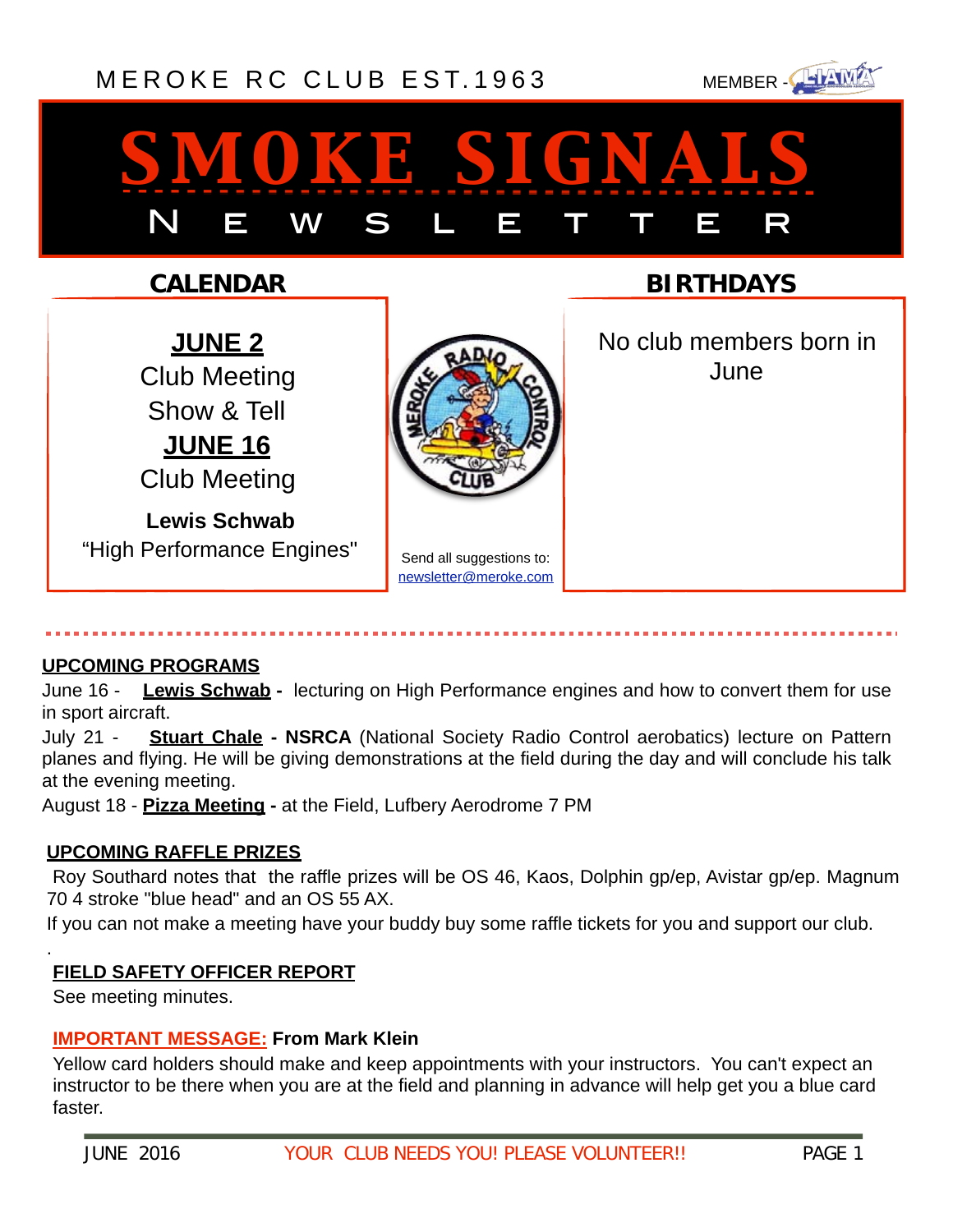### **SMOKE SIGNALS**



### **MEETING MINUTES - May 5 2016**

The meeting was opened at 8:07 pm with the Pledge of Allegiance. Roll Call: 27 members signed-in.

April 21, 2016: Reading of minutes were suspended to facilitate a quicker meeting.



#### **Report Of Officers:**

**President:** Mark went over the preparation for the upcoming Paintball event. He mentioned that the Board decided that there will be cold food for the members instead of the BBQ and that as people purchase their paintballs they will get a small bottle of water and a bag of chips, pretzels, etc.

Mark mentioned also that the permit for this event still hasn't arrived but was assured by Katie the the permit will go through so no problem.

"Hot Dog" Sunday has been changed to the Sunday after our second monthly meeting , not every Sunday, and that we will alternate between hot dogs and pizza. Mark offered his apology to any non member flyers who were denied a hot dog.

The request for ideas on possible club member functions was put out to the membership and these were some of the ideas:

Party Boat fishing trip.

Visit to the Cradle of Aviation Museum.

Possibly having a meeting at the Air Power Museum instead of here.

Pizza at one of our meeting.

Discussed the need to assign instructors to new members (Trainees). It was stressed that these new members must make their appointment with an instructor and show up.

**Treasurer**: Treasury is in excellent health.

**Vice President:** Joe tabled an idea for a bus trip to Atlantic City as a possible club function and bombed.

2) Joe also mentioned that he had read an article that talked about the possibility of an engine staring up instantly when the glow ignitor was attached. This is a real safety item that should be noted by all.

#### **Recording Secretary:** No Report **Corresponding Secretary:** No Report **Video Librarian**: No Report **Web Master:** No Report **Building Program:** No Report

M**eeting Programs:** Mark mention that our next meeting seminar will be on bearing replacement.

**Flight Instruction**: No Report **Friends of Lufbery:** No Report **Field Safety:** No Report

**Membership:** We had one "First Timer" tonight. Arnel Aquino. We also reinstated Mike LoBozzo back into the membership.

**Old Business**: Refer to the President's and Vice President's reports.

**New Business:** Refer to the President's report.

**Coffee Break.** (Prepared by: Al Weiner)

**Raffle Winners:** 1st Prize: Eppie Santiago: OS 61 2-stroke engine 2nd Prize: Nick Ferrante: 15% fuel 3rd Prize: Nick Ferrante: Epoxy

Meeting Adjourned at: 8:35 PM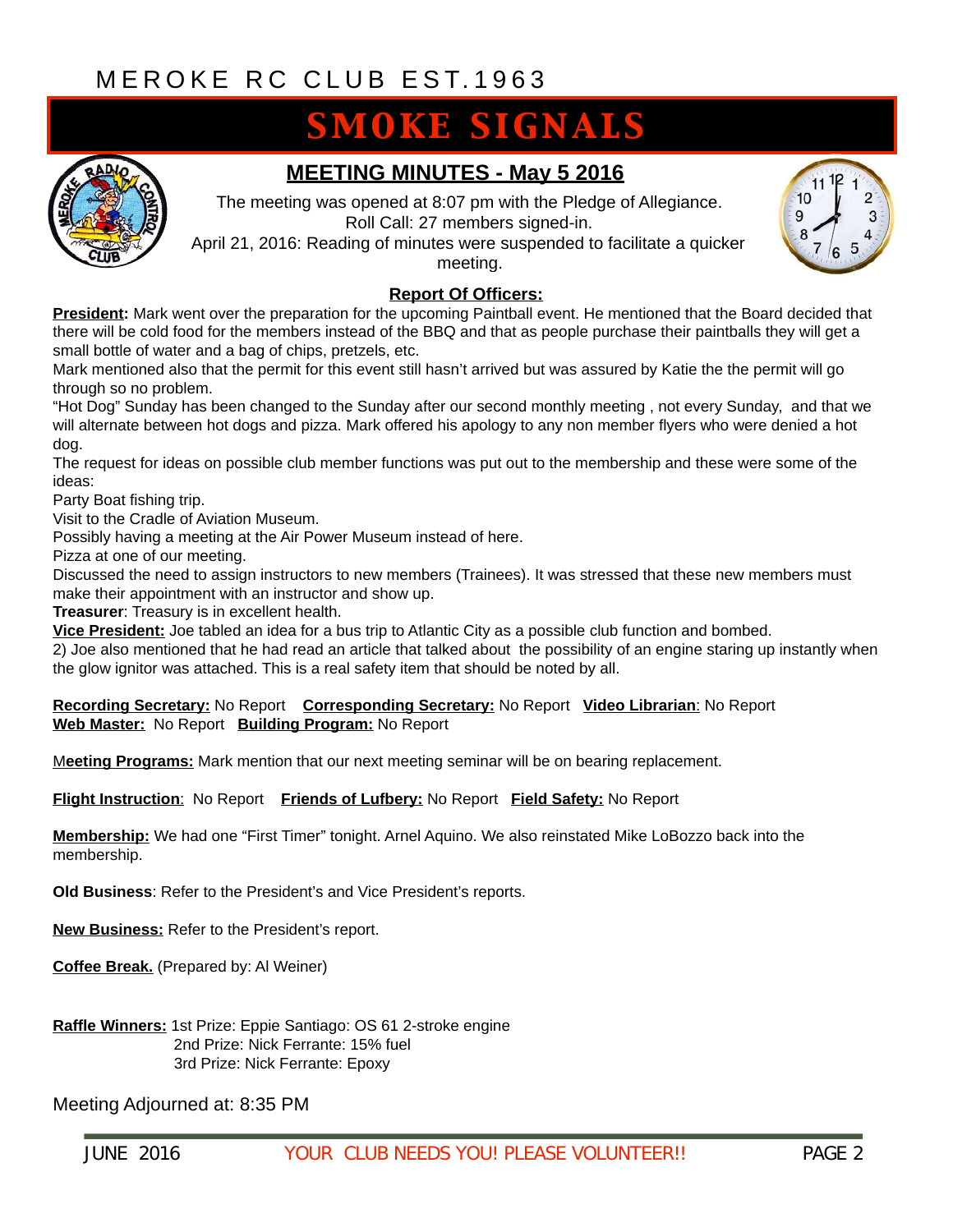### **SMOKE SIGNALS**



### **MEETING MINUTES - May 19, 2016**

The meeting was opened at 8:00pm with the Pledge of Allegiance. Roll Call: 22 members signed-in.

April 21, 2016: Reading of minutes were accepted and seconded.

#### **Report Of Officers:**

**President:** President: Mark went over the preparation for the upcoming Paintball event.

The Board discussed the possibility of getting club jackets and that would be subsidized \$15.00 by the club. The jacket discussed was a zip-up gray windbreaker with elastic cuffs, drawstring waist with "Meroke R/C" on the back and your name once on the front.

June 26 will be the next "Hot Dog Sunday".

The visit to the Cradle of Aviation as a club program was canceled due to high cost.

The"Air Power" museum is still being investigated.

Mark suggested that any potential new member who comes to the field should be taken up by an instructor on a club trainer as soon as possible to give them a feel of the hobby and allow them to feel and understand what they will expect of the hobby.

It was decided that the "orphan" Dolphin ARF from the raffle be saved for the Christmas party raffle.

It was decided that we will make the third Thursday in August a "Pizza Meeting" at the field which will begin at 7pm. It's a possibility that Tom Hunt may be able to come and give demos.

**Treasurer**: Treasury is in excellent health.

**Vice President:** Joe talked about an article in the April issue of the AMA magazine which discussed the methods that the more successful club use in luring new members. They seem to stress hands on as opposed to too much talking about the downside of the hobby which could mean the expense, possible loss of equipment, difficulty of training, etc.. He recommended reading it.

**Recording Secretary:** No Report **Corresponding Secretary:** Sent a get well card to Charlie Lando. **Video Librarian**: No Report **Web Master:** No Report **Building Program:** No Report

**Meeting Programs:** Phil went over the upcoming events. These have been outlined in previous meetings. On a sadder note the engine bearing seminar was cancelled to lack of interest, no one brought an engine.

**Flight Instruction**: No Report **Friends of Lufbery:** No Report **Field Safety:** No Report

**Membership:** We had two "First Timers" tonight. Rob Severino and John Wolkiewicz.

We also had a "Second Timer". Arnel Aquino.

Mark reiterated that requirements of three meeting doesn't necessarily have to be club meetings. If you help out at our events, each event will count as a meeting.

**Club Archives:** Nothing new to report.

**Old Business:** Refer to the President's report.

**New Business:** Refer to the President's report.

**Coffee Break.** (Prepared by: Al Weiner)

**Raffle Winners:** 1st Prize: Mark Klein - OS 46AX 2nd Prize: Curtis Underdue - 15% fuel 3rd Prize: Ted Evangelatos - Epoxy

Meeting Adjourned at: 8:35 PM

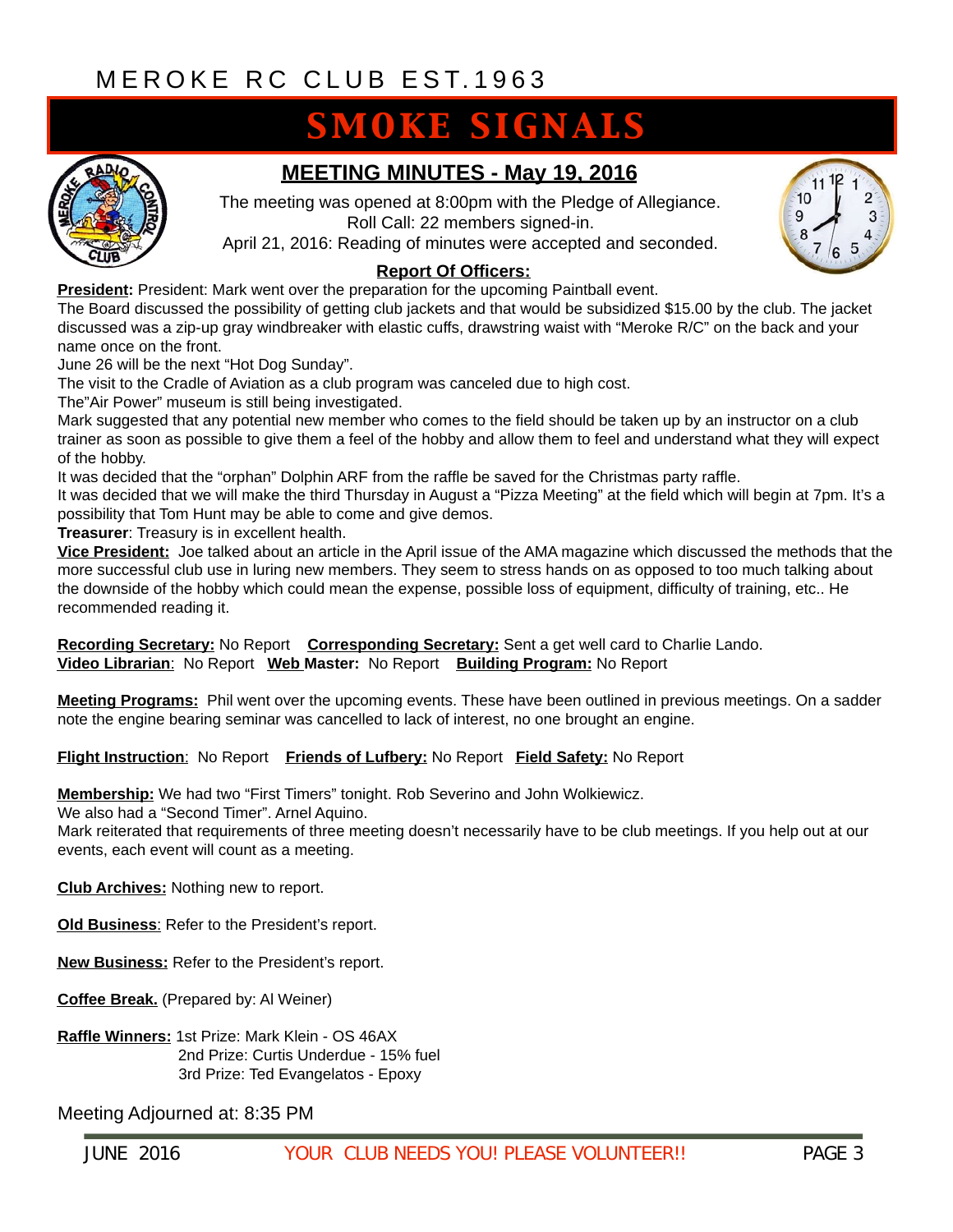### [MEROKE RC CLUB](http://www.meroke.com) EST.1963

### **SMOKE SIGNALS**

### **MESSAGE FROM THE PRESIDENT**

The nicer weather has finally arrived but a week too late for Paintball. I wish to thank all the committee members who arrived early, set up perfectly and fulfilled their obligations well. I guess we are getting good at this and I'm looking forward to the next Paintball in September. At least all Meroke's who attended had their bellies filled with the great sandwiches and drinks provided.

The event broke even as we have material left for the next one (for financials will be reported at the meeting). We also learned that signage at the Merrick Rd entrance to the park may be applied for through the park office. Now if we could only pay to have great weather!

I'd appreciate suggestions from the members regarding programs for the club. If you have a specialty or idea that relates to modeling we'd love to hear about it. I was disappointed that there wasn't one engine brought to the bearings replacement meeting as I have witnessed a few members having problems with and getting their bearings at the field. This is your club and the officers would relish nothing more than providing you with interesting programs.

We have hashed out the issue of windbreakers and we will discuss again pricing and ordering at the meeting. Those of you who are interested in purchasing a jacket but can't attend a meeting should make arrangements for payment and size requirements.

The club will be providing a subsidy but payment must be made prior to any order. More details to follow.

Please try to attend our summer meetings as the summer travel season approaches. Remember that our second meeting of August will be at the field at 7 PM with pizza served.



JUNE 2016 YOUR CLUB NEEDS YOU! PLEASE VOLUNTEER!! PAGE 4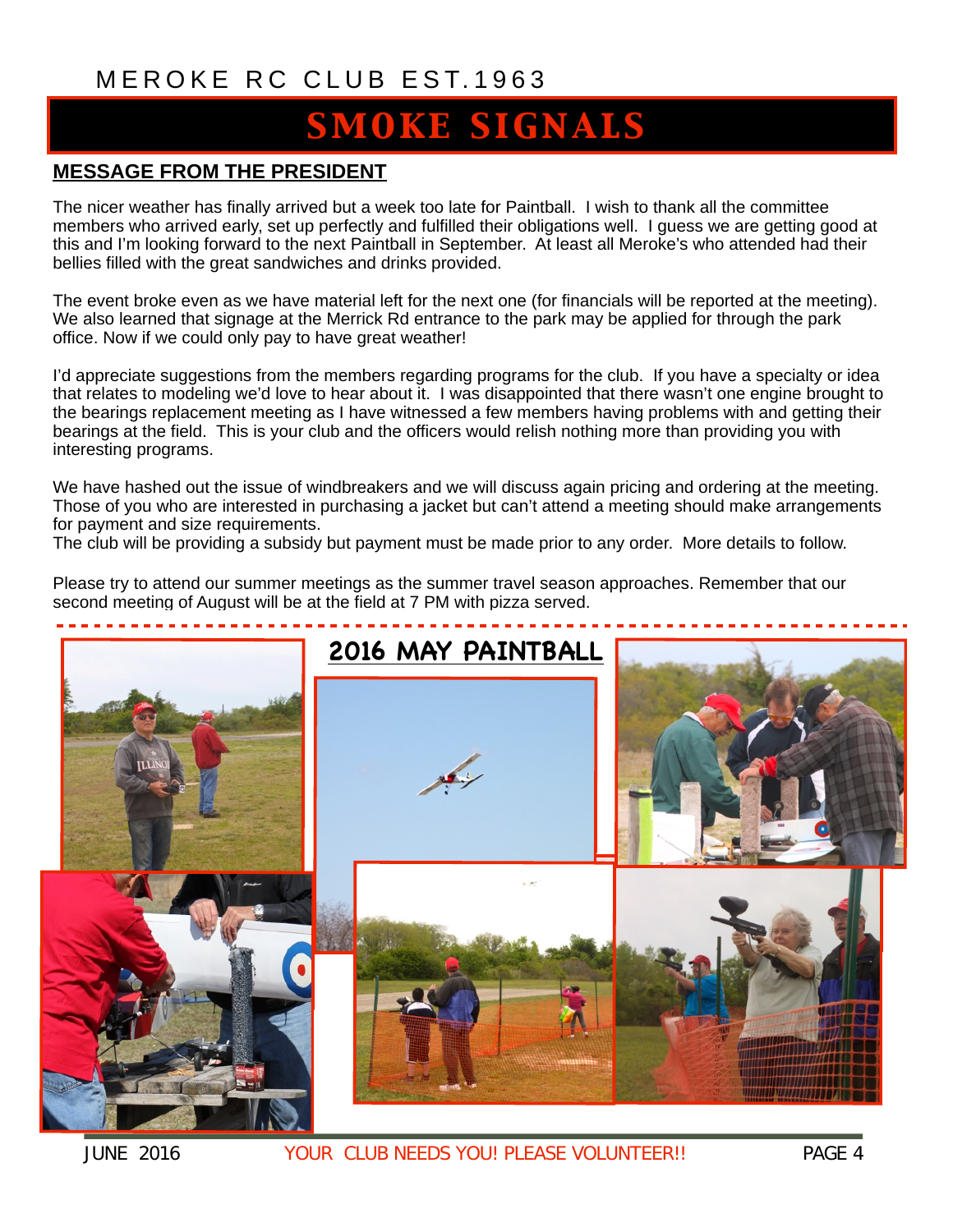### [MEROKE RC CLUB](http://www.meroke.com) EST.1963

## SMOKE SIGNALS **ASK DR PHIL**

Hi Dr Phil.

I'm am assembling an H9 War bird and I would like to include a scale pilot. How do I figure out the proper scale?

John S.

*Hi John, Simple!!! Follow the chart below:*

| <u>Wingspan Scale</u> |
|-----------------------|
| 442" = Full           |
| $147" = 1/3$          |
| $111" = 1/4$          |
| $88" = 1/5$           |
| $74" = 1/6$           |
| $63" = 1/7$           |
| $55" = 1/8$           |
| $49" = 1/9$           |
|                       |





#### **How to Fix Adverse Yaw** (Model Airplane News)

Adverse yaw is an inherent opposite yaw or skid that occurs with aileron deflections. A positive angle of attack is generally required to produce the wing lift needed to keep an airplane in the air. When the ailerons are deflected at a positive angle of attack, the down aileron presents a wider frontal cross section, thus creating more drag and causing the airplane to yaw in the opposite direction that the ailerons are applied. When two aileron servos and the flaperon function are used, adverse yaw can be lessened by programming a small amount of differential aileron travel, e.g., approximately 5 degrees less down aileron than up, improving control and producing cleaner axial rolls. The exception is when the airplane has a flat bottom wing. Drag on the side of the down



aileron and adverse yaw is so much more pronounced with a flat bottom wing that differential aileron travel has little effect. To eliminate adverse yaw, rudder must be coordinated or mixed in the same direction with the aileron. As a rule, a symmetrical wing plane may require only a 3-5% rudder mix with the aileron to eliminate adverse yaw, whereas a flat bottom wing plane requires nearly as much rudder deflection (in degrees) as aileron. Not only does eliminating adverse yaw improve control, pilots who initially learn to fly with aileron/ rudder mixing are also able to more easily transition into higher performance symmetrical wing airplanes, since they are already accustomed to flying with minimal adverse yaw. Contrast that to those who learn to fly with adverse yaw, and then have to retrain their flying habits when they switch to a symmetrical wing plane with very little adverse yaw.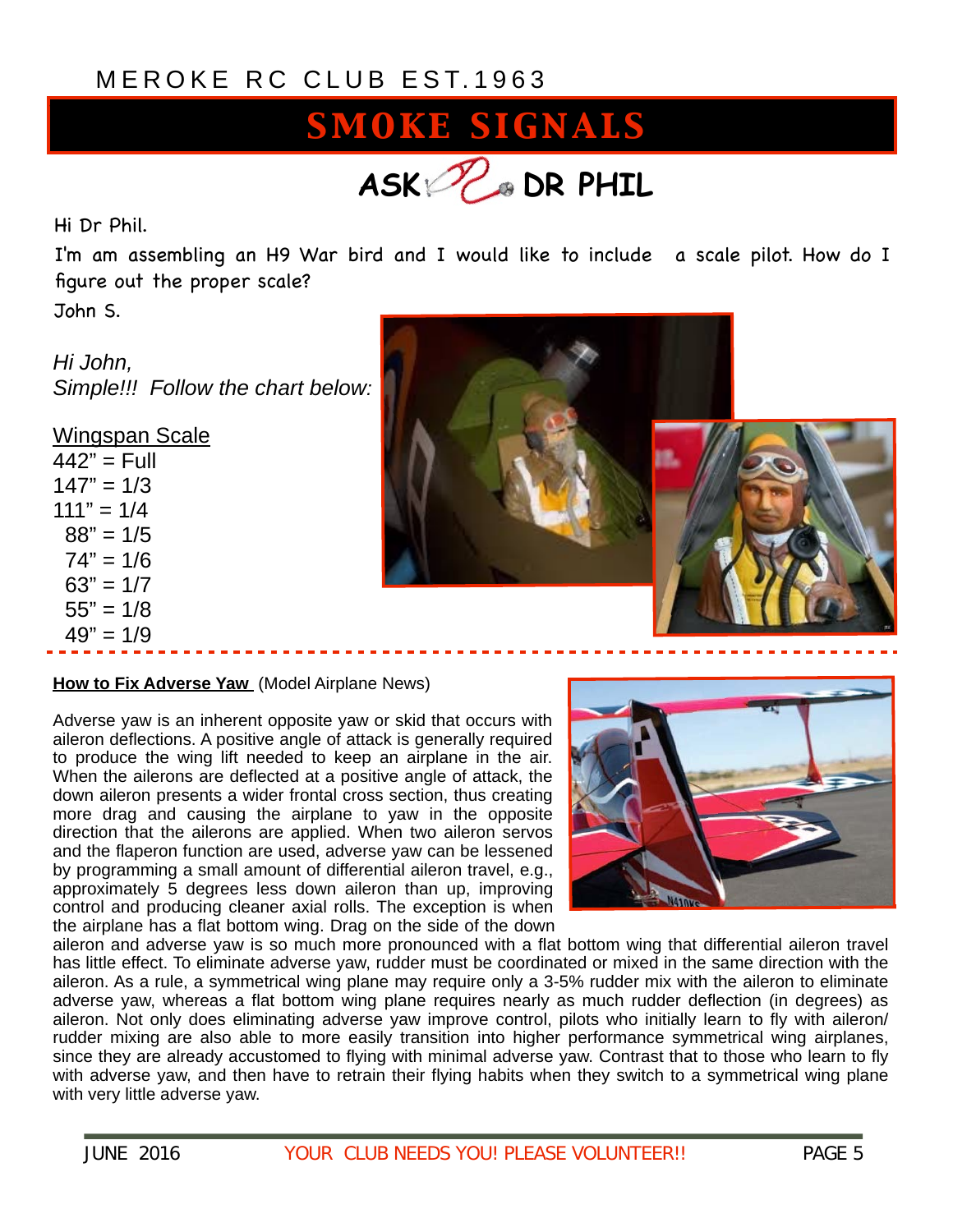### [MEROKE RC CLUB](http://www.meroke.com) EST.1963

### **SMOKE SIGNALS**



### *ASK A MEROKE*

**I have a trainer that has unfortunately been crashed a few (ok a lot) of times but I was able to rebuild it each time. Now I'm having problems landing it. I've been told that I need a better engine. What's wrong?** 

 **Crash** 

Dear Crash

There can be any number of problems with rebuilt planes such as alignment, CG and the most prevalent, weight. All the extra materials, CA and that weight builder – epoxy can contribute to a sluggish flying plane. A more powerful engine will get off the ground quicker but that speed will not help you slow to a speed you are comfortable with. Nothing flies better than a light plane. A heavier plane will have a higher wing loading which is why some warbirds will tip stall landing too slow.

Your heavier trainer is now stalling at slower speeds than you are used to and a better engine will not correct the deficiency. You should consider a newer, lighter plane and save the clunker for when you are more proficient.



Rich Waldman brought in a C/L model that was fashioed after the Gloster Gladiator. It originally was a Brodack 38. Special kit. He did a little modification to mirror the Gladiator. It's markings were of the Latvian Air Force. One really cool thing he did was to install a servo controlled throttle which gave him the ability to taxi and land.

### **SHOW & TELL**



Stan Blum brought in a vintage "Sr. Playboy" which he scratch built from the Cleveland Models plans. This used to be a free flight model in which he added an electric motor, rudder and stabilizer control. Really a beautiful plan